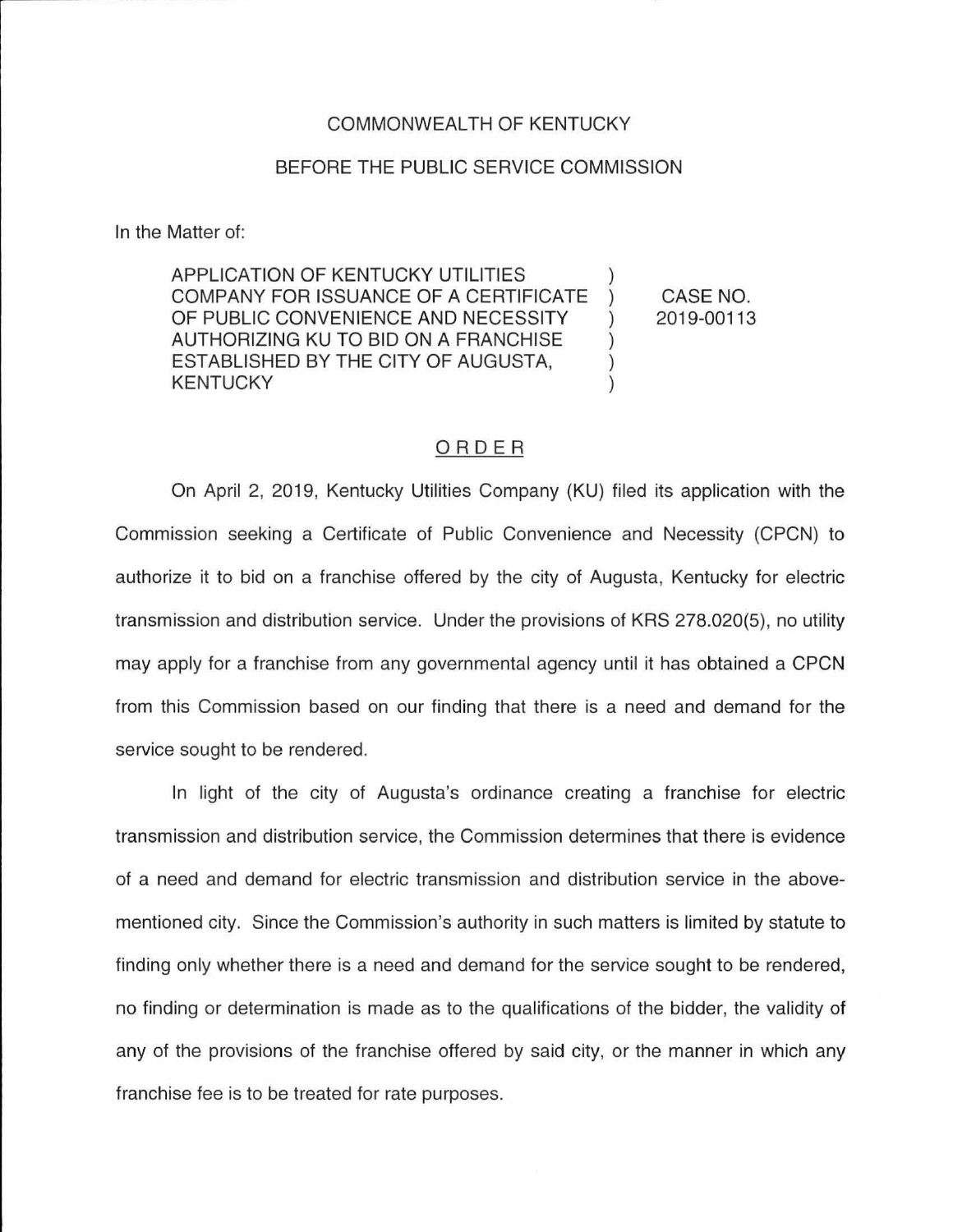IT IS THEREFORE ORDERED that:

1. KU is granted a CPCN that authorizes it to bid on a franchise offered by the city of Augusta, Kentucky for electric transmission and distribution service.

2. If KU is not the successful bidder, KU shall, within ten days of the award of the franchise at issue, file with the Commission a written notice stating that KU was not the successful bidder.

3. If KU is the successful bidder, KU shall, within ten days of the award of the franchise at issue, file with the Commission a copy of the executed franchise agreement and a statement disclosing the amount of the initial franchise fee.

4. If KU is the successful bidder, KU shall, within ten days of an increase or decrease in the amount of the initial franchise fee set forth in the franchise agreement, file with the Commission documentation setting forth the revised fee.

5. Any documents filed pursuant to ordering paragraphs 2, 3, or 4 of this Order shall reference the number of this case and shall be electronically submitted via the Commission's electronic Tariff Filing System .

6. This Order shall not be construed as granting a CPCN to construct utility facilities in said city.

7. This case is closed and removed from the Commission's docket.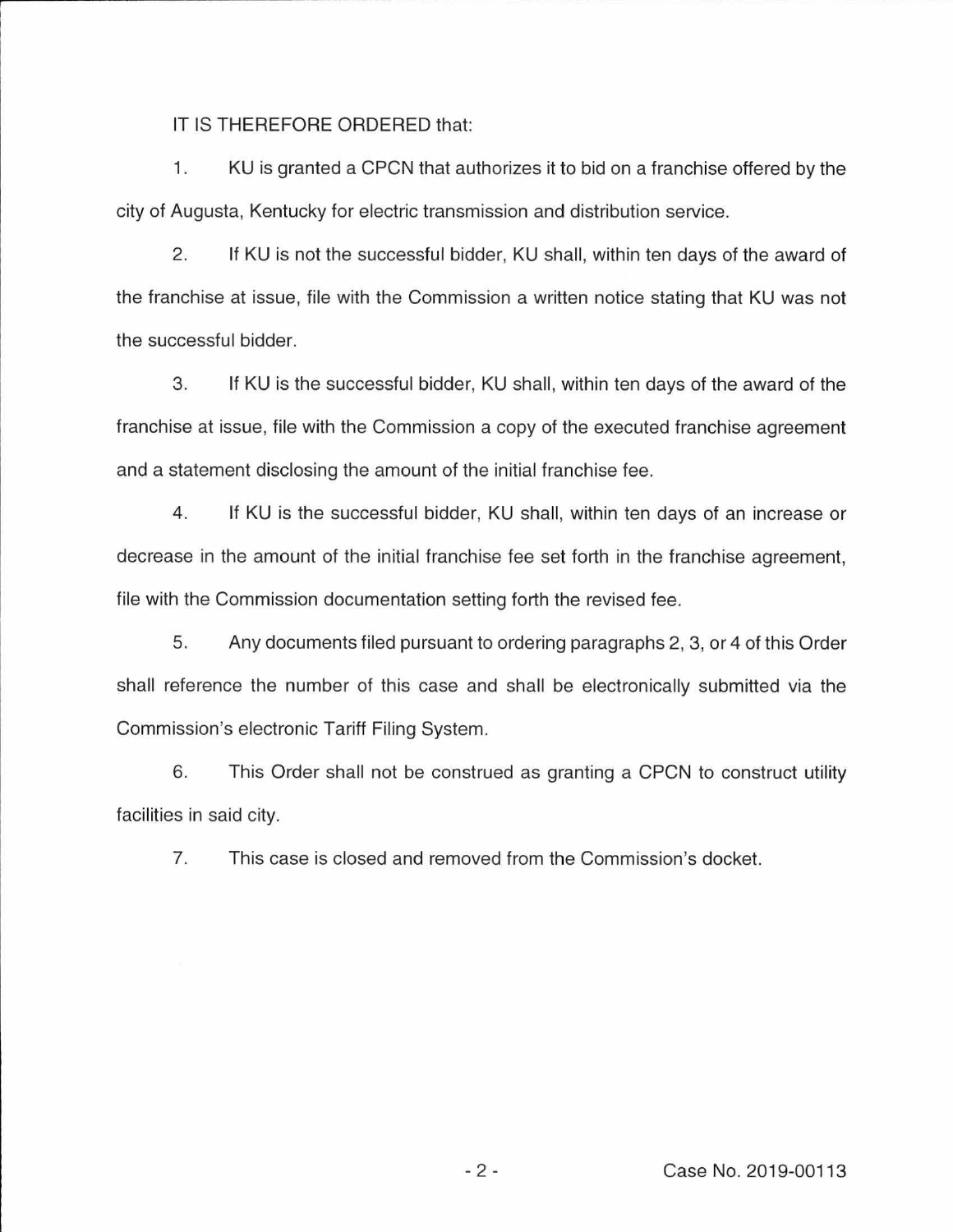By the Commission

| ENTERED                                      |
|----------------------------------------------|
| APR 1 2 2019                                 |
| <b>KENTUCKY PUBLIC</b><br>SERVICE COMMISSION |

ATTEST:

Twee R. Purs Executive Director

Case No. 2019-00113